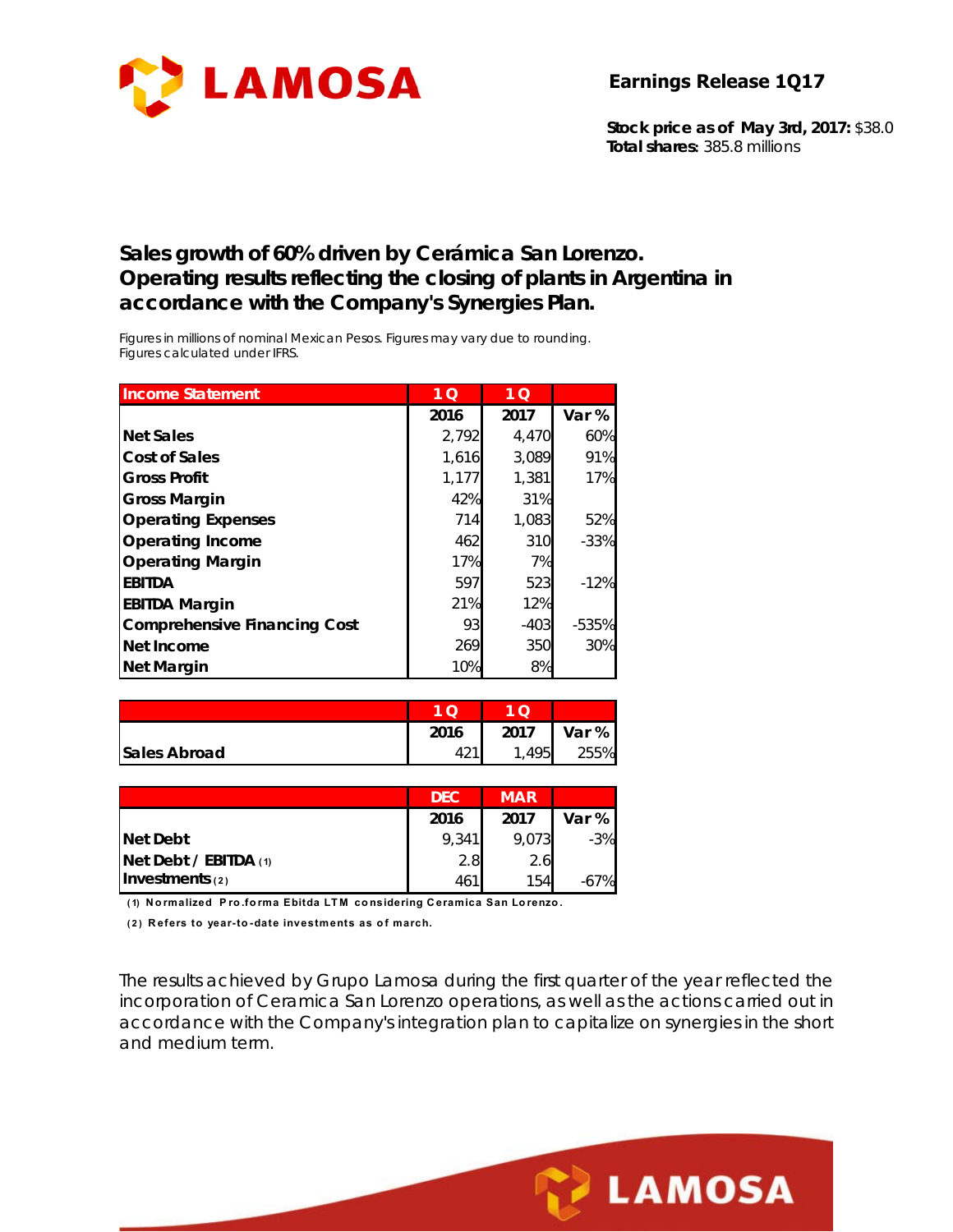

**San Pedro Garza García, Nuevo León, México, May 3rd, 2017.** Grupo Lamosa, announces its results related to the first quarter of 2017.

*Figures in millions of Mexican Pesos. Figures may vary due to rounding.* 

#### **SALES**

During the first months of the year, the construction and building sectors in Mexico continued to show a favorable dynamism, which was capitalized by Grupo Lamosa´s divisions. Total sales during the first quarter of the year amounted to Ps.4,470 million pesos, an increase of 60% when compared to sales of Ps.2,792 million recorded during the first quarter of 2016. Excluding sales of Cerámica San Lorenzo in South America, the sales growth would be 22%.



# **SALES ABROAD**

Foreign sales, which include exports and sales made by subsidiaries abroad, totaled \$ 1,495 million pesos during the first three months of the current year, an increase of 255% when compared to the same period of the previous year, and a margin to sales of 33%.

**5,000**







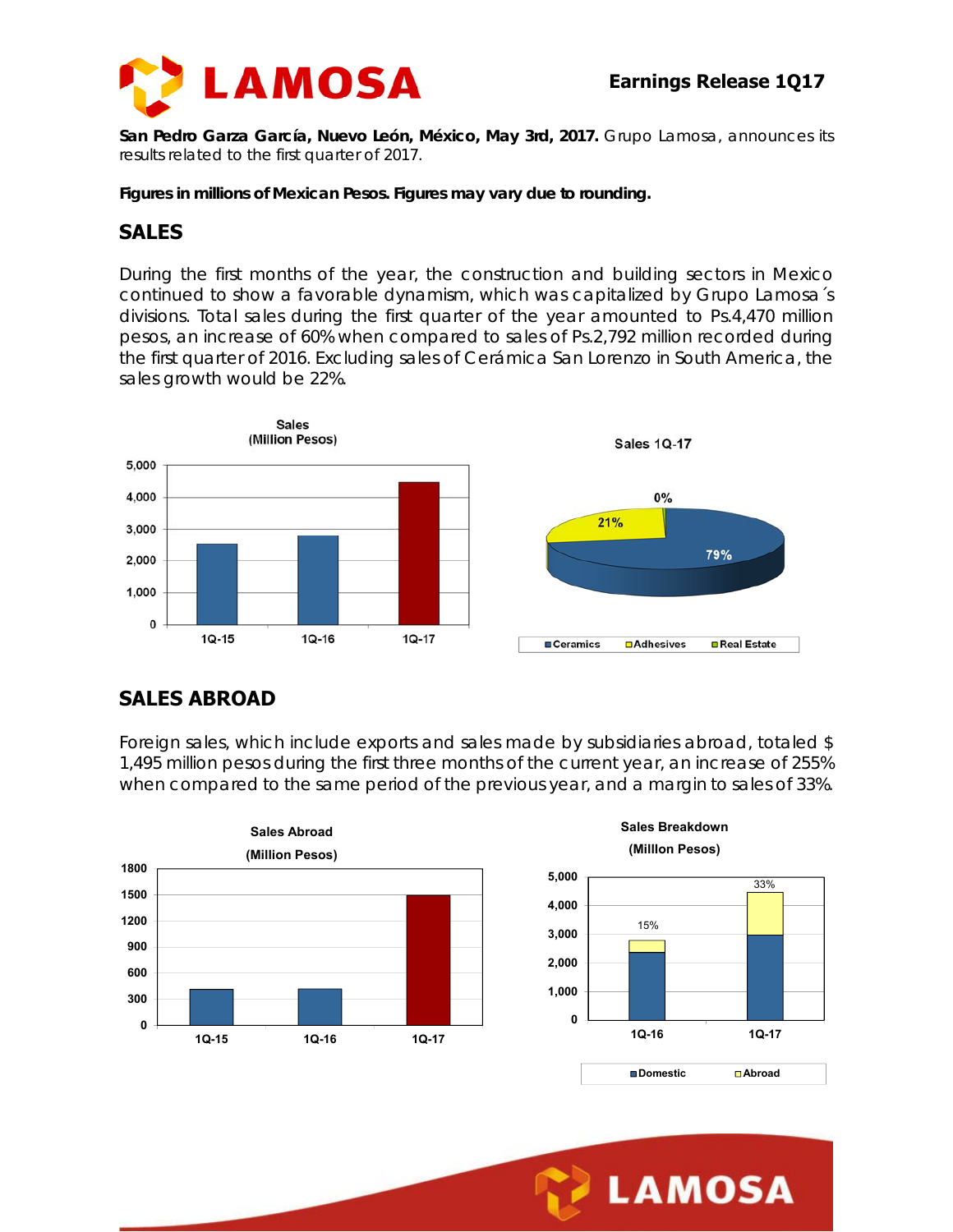

During the first quarter of the year, Grupo Lamosa's divisions continued to show growth in its results.

|                           | <b>Ceramics</b> |         | <b>Adhesives</b> |         | <b>Real Estate</b> |            |             | <b>Total</b> |            |         |         |            |
|---------------------------|-----------------|---------|------------------|---------|--------------------|------------|-------------|--------------|------------|---------|---------|------------|
|                           | $1Q-16$         | $1Q-17$ | <b>Var</b>       | $1Q-16$ | $1Q-17$            | <u>Var</u> | $1Q-16$     | $1Q-17$      | <u>Var</u> | $1Q-16$ | $1Q-17$ | <u>Var</u> |
| <b>Total Sales</b>        | 1,970           | 3,535   |                  | 823     | 934                |            | 0           | 2            |            | 3,536   | 5,346   |            |
| <b>Intersegment Sales</b> |                 | 0       |                  | $-1$    | $-2$               |            | $\mathbf 0$ | $\Omega$     |            | $-743$  | $-877$  |            |
| <b>Net Sales</b>          | 1.970           | 3,535   | 79%              | 822     | 933                | 13%        | 0           | 2            |            | 2.792   | 4,470   | 60%        |
| <b>EBIT</b>               | 316             | 102     | $-68%$           | 177     | 217                | 22%        | $-1$        | $\Omega$     |            | 462     | 310     | $-33%$     |
| Dep. Amort. & Ohers       | 95              | 182     | 92%              | 11      | 11                 | $-1%$      | $\mathbf 0$ | 0            |            | 135     | 213     | 58%        |
| <b>EBITDA</b>             | 411             | 284     | $-31%$           | 189     | 228                | 21%        | $-1$        | $\Omega$     |            | 597     | 523     | $-12%$     |
| $\frac{9}{6}$             | 21%             | 8%      |                  | 23%     | 24%                |            |             |              |            | 21%     | 12%     |            |

# **PERFORMANCE PER BUSINESS SEGMENT**

# **CERAMIC DIVISION**

The revenues of the ceramic division during the first quarter of 2017 amounted to Ps. 3,535 million pesos, representing 79% of total sales, and a 79% growth when compared to sales of Ps. 1,970 million recorded during the same period of 2016. Excluding sales of Ceramics San Lorenzo, captured by this division, the growth would be located at 26%.

### **ADHESIVES DIVISION**

Sales of the adhesives division during the first three months of the year totaled \$ 933 million pesos, equivalent to 21% of the company´s consolidated sales, and a 13% increase when compared to sales of \$ 822 posted during the first quarter of 2016.

### **OPERATING INCOME**

Operating income during the first quarter of the year amounted to Ps. 310 million, a decrease of 33% when compared to the operating income of Ps. 462 million recorded during the first quarter of 2016. It is worth to mention that according to the Company's plan to capitalize on synergies, during the first months of the year was transferred and concentrated production capacity in two of the four plants located in Argentina, in order to make operations in Argentina more efficient. This entailed the closure of two plants with an impact on results of Ps. 390 million pesos, corresponding mostly to indemnities, and to the write-off of assets. Excluding this non-recurring expenses, operating income would grow 51%.

Ebitda for the first quarter of 2017 amounted to Ps. 523 million, 12% lower than the Ebitda of Ps. 597 million recorded during the same period of 2016. Excluding the impact of the non-recurring expenses aforementioned, Ebitda growth would be 53%, with a sales margin of 20%.

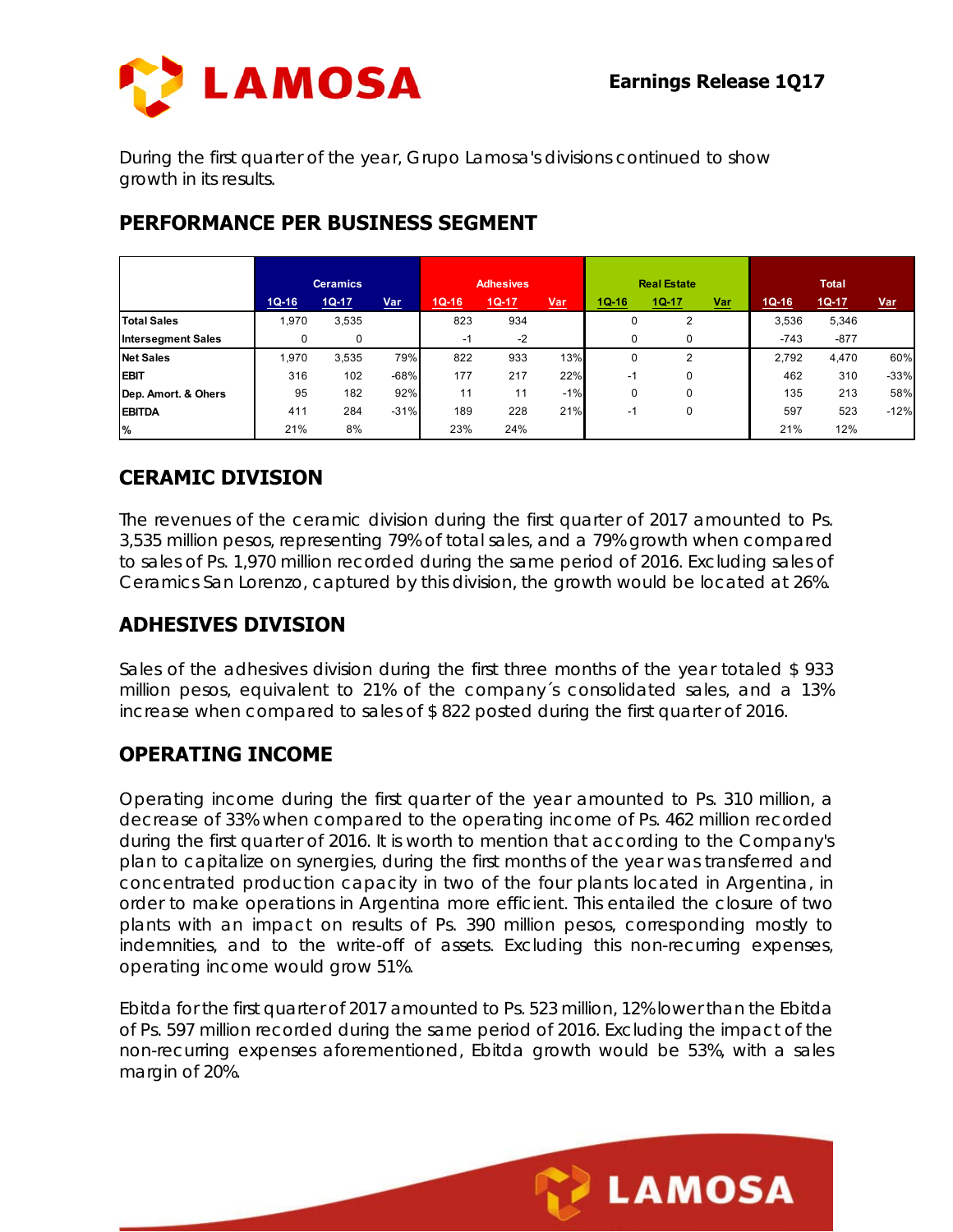53%

□ Others

Ebitda 1Q-17

 $3%$ 

**DAdhesives** 

44%

**OCeramics** 





Note: 1Q-17 Include non recurring expenses of \$390 millions pesos, related to closure of plants in Argentina

### **NET INCOME**

During the first quarter of the year, the comprehensive financing cost was reduced by 535% from a cost of \$ 93 million to a gain of \$ 403 million pesos. This behavior is mainly explained by the 9% appreciation of the Peso against the US Dollar, causing an exchange gain of \$ 570 million, compared to the exchange loss of \$ 37 million pesos recorded during the first quarter of 2016. This exchange gain offset the higher level of net financial expenses arising from the new debt acquired at the end of the third quarter of 2016 for the acquisition of Ceramica San Lorenzo. Net financial expenses totaled \$ 167 million, compared to \$ 55 million pesos during the first three months of 2016.

Nonetheless, non-recurring expenses due to the closure of the plants in Argentina, and higher taxes recorded during the first quarter of the year, the significant reduction in the comprehensive financing cost contributed to a net income of \$ 350 million Pesos, showing a growth of 30% when compared to the net income of \$ 269 million pesos posted during the first three months of 2016.



| <b>Net Comprehensive Financing Cost</b> |       |       |          |
|-----------------------------------------|-------|-------|----------|
|                                         | 10-16 | 10-17 | VAR      |
| <b>NET FINANCIAL EXPENSE</b>            | 55    | 167   | 200%     |
| <b>EXCHANGE LOSS</b>                    | 37    | (570) | $-1628%$ |
|                                         | 93    | (403) | -535%    |